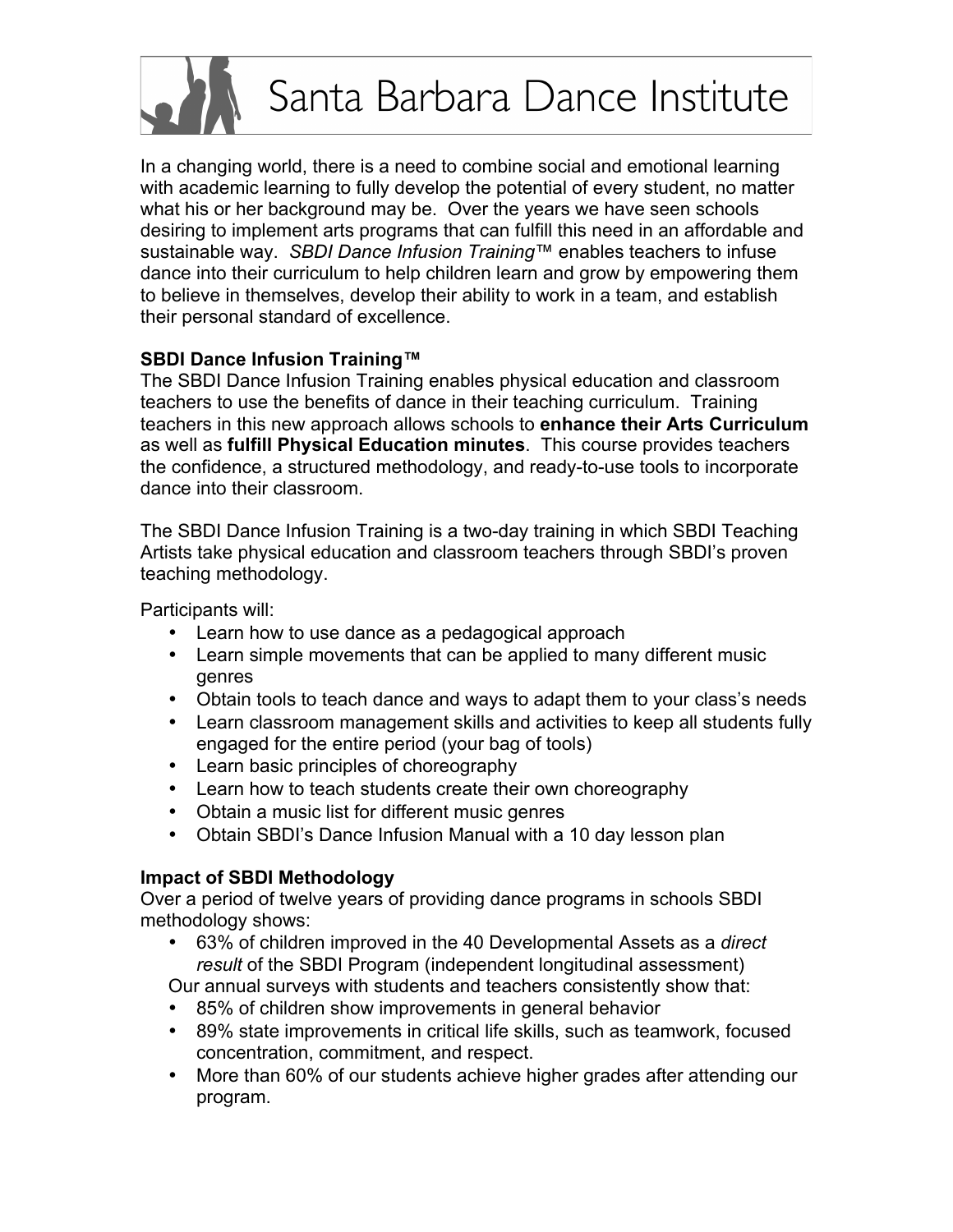## **Overall Goal**

The overall goal of implementing dance is to teach critical life skills and create meaningful and lasting change in children's perceptions and behaviors through dance. More specifically, our objectives are to:

- Improve students' self-confidence, school attendance and behavior
- Give children an opportunity to gain positive attention from peers, teachers, and family
- Promote good health through vigorous physical activity
- Give children a genuine experience of success through hard work, discipline, and teamwork.

#### **About SBDI**

Founded in 2005, SBDI teaches dance programs that help children to discover their potential by empowering them to believe in themselves, to understand what it means to be part of a team or community, and to develop a personal standard of excellence. Using dance as a vehicle, we not only give children the tools to be successful in life but the actual experience of success.

SBDI programs meet the state of California's Visual and Performing Arts Standards in Dance for in-school programs and California's Quality Standards for After School Learning. SBDI has taught programs at schools in Carpinteria, Goleta, Santa Barbara, Los Olivos, and Solvang.

#### **Video links**

- Documentary (12min.) https://vimeo.com/7368857 "5, 6, 7, 8, Dance!"
- Interview with Bill Cirone, Superintendent of Santa Barbara County Schools https://vimeo.com/62176621 "Schools of Thought"